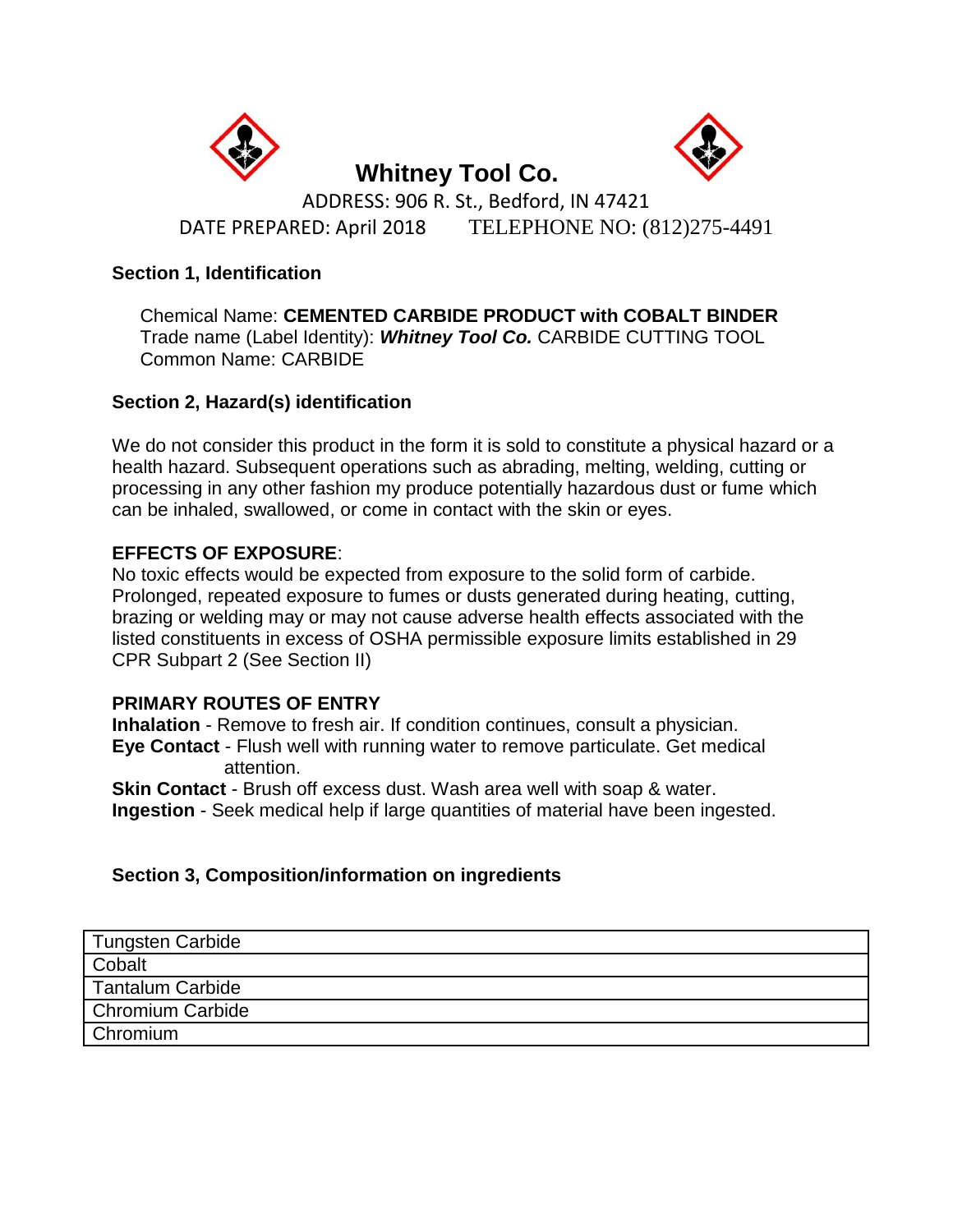#### **Section 4, First-aid measures**

Inhalation - Remove to fresh air. If condition continues, consult a physician.

Eye Contact - Flush well with running water to remove particulate. Get medical attention.

Skin Contact - Brush off excess dust. Wash area well with soap & water.

Ingestion - Seek medical help if large quantities of material have been ingested.

**Section 5, Fire-fighting measures** there is no flashpoint noted for this product. Dusts generated in grinding operations may ignite if allowed to accumulate, and subjected to an ignition source.

**Section 6, Accidental release measures** there is no data on release of solid metal inhalation hazards may be incountere when product is heated ventilation is required

**Section 7, Handling and storage** No restrictions apply

**Section 8, Exposure Limits/personal protection**

**Personal Protective Equipment:** 

Respiratory protection misting or dust condition occurs and T.L.V. as indicated below is exceeded, provide NIOSH approved respirators. Recommend approved safety glasses or goggles when working with dusty material. Gloves: As Required Other Clothing or Equipment: As Required

#### **Permissible Exposure Limits**

| Material or Component | Percent by Weight. | <b>OSHA</b><br>PEL. | <b>ACGIH</b><br><b>TLV</b> |
|-----------------------|--------------------|---------------------|----------------------------|
|                       |                    | $(Mg/M_3)$          | $(Mg/M_3)$                 |
| Tungsten Carbide      | $41-97\%$ *        |                     | $5 \text{ mg/m}$           |
| Cobalt                | $3 - 30\%$ *       | $0.1 \text{ mg/m}$  | $0.1 \text{ mg/m}$         |
| Tantalum Carbide      | $0.0 - 52\%$ *     | $5 \text{ mg/m}$    | $5 \text{ mg/m}$           |
| Chromium Carbide      | $0.0 - 5.1\%$ *    | $\lfloor$ mg/m3     | $0.5 \text{ mg/m}$         |
| Chromium              | $0.0 - 4.5\%$ *    | mg/m3               | $0.5 \text{ mg/m}$         |

\*Depends on grade specification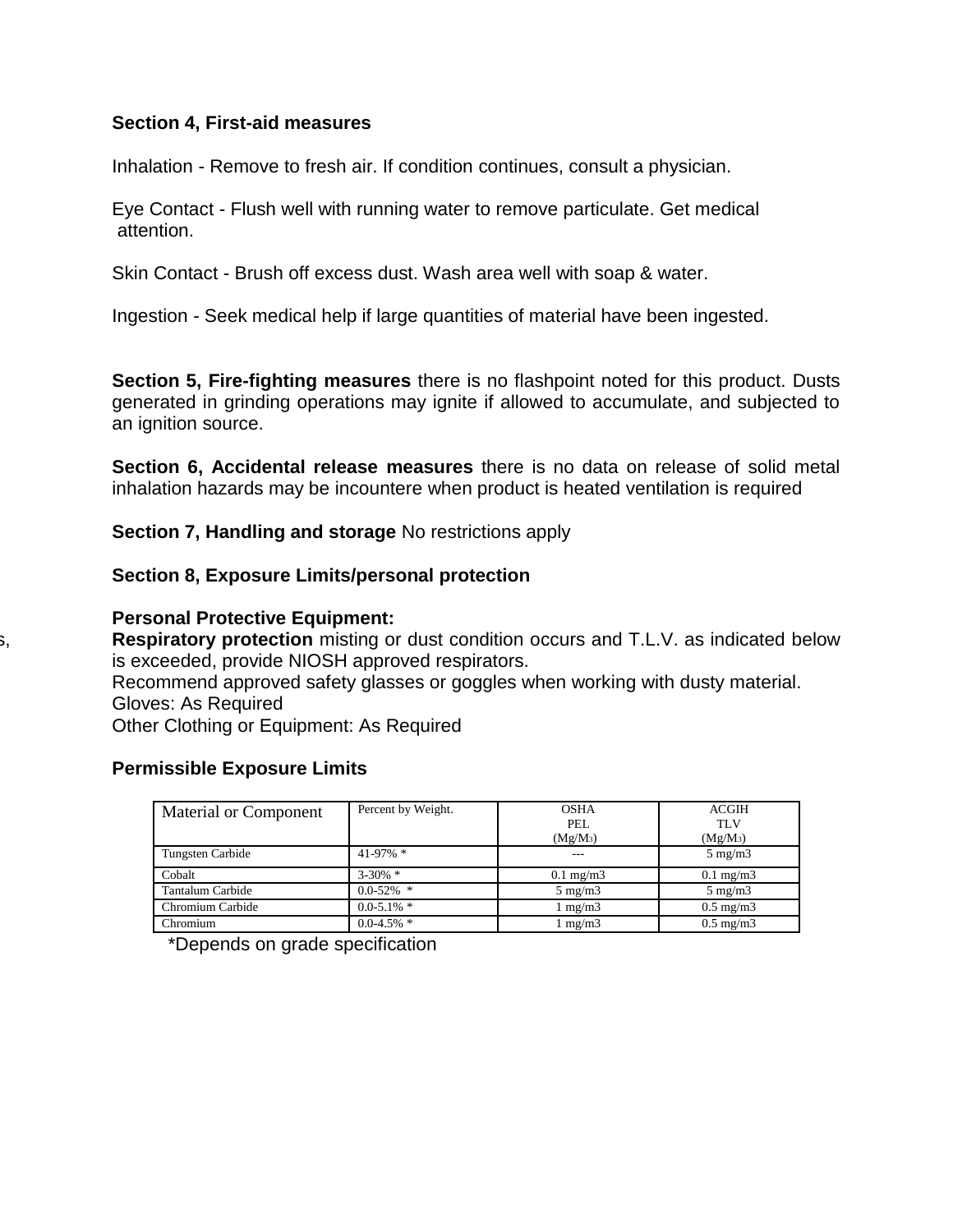### **Section 9, Physical and chemical properties**

Appearance and Odor: Dark Grey Metal/No Odor: Boiling Point: N/A Specific Gravity (H<sub>2</sub>0=1): Approx 11.0 - 15.5 (60°F) Vapor Pressure N/A Vapor Density (Air=1): N/A Solubility in Water: Insoluble % Volatiles by Volume: 0 Evaporation (Butyl Acetate =1): N/A

### **Section 10, Stability and reactivity**

STABILITY: Chemically Stable INCOMPATIBILITY: Strong oxidizers (Hydrogen peroxide, Fluoride, Iodide, Basic oxide, Oxidized nitrogen etc.) Others ( Hydrazine, Acetylene, Ammonia etc.) HAZARDOUS DECOMPOSITION PRODUCTS: Metallic Oxides

#### **Section 11, Toxicological information**

EFFECTS OF EXPOSURE: No toxic effects would be expected from exposure to the solid form of carbide. Prolonged, repeated exposure to fumes or dusts generated during heating, cutting, brazing or welding may or may not cause adverse health effects associated with the listed constituents in excess of OSHA permissible exposure limits established in 29 CPR Subpart 2

Regarding carcinogenicity of cemented carbide,

- Cobalt metal with tungsten carbide is listed as probably carcinogenic to humans(2A) by IARC.

- Cobalt is listed as an animal carcinogen (A3) by ACGIH and as possibly carcinogenic to humans (2B) by IARC.

Cobalt is "known to the state of California to cause cancer." (Proposition 65)

- Chromium is listed as Group 3 (not classifiable as to its carcinogenicity to humans) by IARC.

ACGIH: American Conference of Governmental Industrial Hygienists Inc

\*IARC: International Agency for Research on Cancer

**Section 12, Ecological information\*** None known

#### **Section 13, Disposal considerations\***

WASTE DISPOSAL METHOD: Solids – Sale as Scrap for Reuse

Dust, ect. – Follow Federal, State and Local Regulations